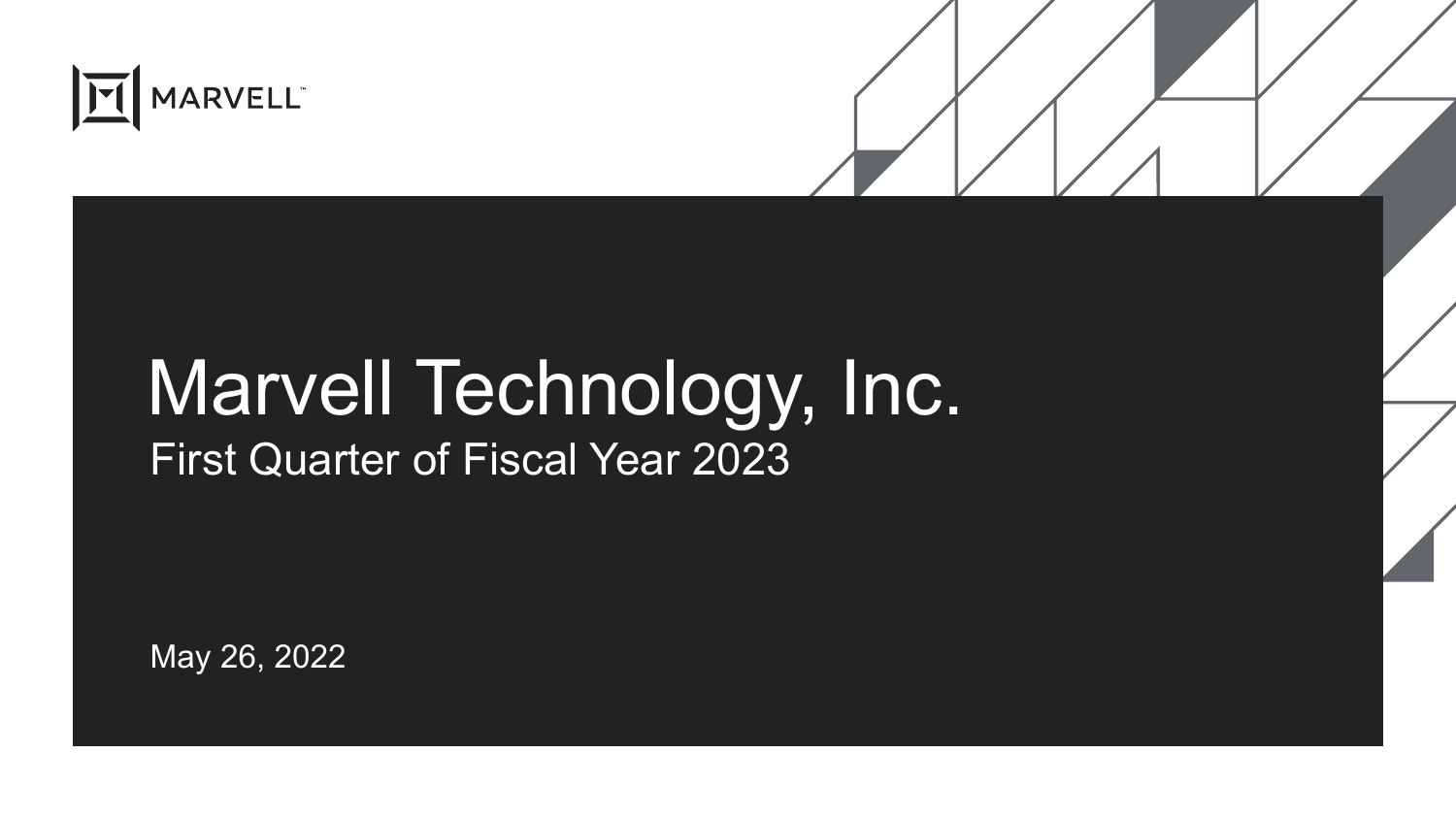#### **Discussion of Non-GAAP Financial Measures**

Non-GAAP financial measures exclude the effect of stock-based compensation expense, amortization of the inventory fair value adjustment associated with acquisitions, amortization of acquired intangible assets, acquisition and divestiture-related costs, restructuring and other related charges (including, but not limited to, asset impairment charges, employee severance costs, and facilities related charges), resolution of legal matters, and certain expenses and benefits that are driven primarily by discrete events that management does not consider to be directly related to Marvell's core business.

Marvell uses a non-GAAP tax rate to compute the non-GAAP tax provision. This non-GAAP tax rate is based on Marvell's estimated annual GAAP income tax forecast, adjusted to account for items excluded from Marvell's non-GAAP income, as well as the effects of significant non-recurring and period specific tax items which vary in size and frequency, and excludes tax deductions and benefits from acquired tax loss and credit carryforwards and changes in valuation allowance on acquired deferred tax assets. Marvell's non-GAAP tax rate is determined on an annual basis and may be adjusted during the year to take into account events that may materially affect the non-GAAP tax rate such as tax law changes; acquisitions; significant changes in Marvell's geographic mix of revenue and expenses; or changes to Marvell's corporate structure. For the first quarter of fiscal 2023, a non-GAAP tax rate of 6.0% has been applied to the non-GAAP financial results.

Marvell believes that the presentation of non-GAAP financial measures provides important supplemental information to management and investors regarding financial and business trends relating to Marvell's financial condition and results of operations. While Marvell uses non-GAAP financial measures as a tool to enhance its understanding of certain aspects of its financial performance, Marvell does not consider these measures to be a substitute for, or superior to, financial measures calculated in accordance with GAAP. Consistent with this approach, Marvell believes that disclosing non-GAAP financial measures to the readers of its financial statements provides such readers with useful supplemental data that, while not a substitute for GAAP financial measures, allows for greater transparency in the review of its financial and operational performance.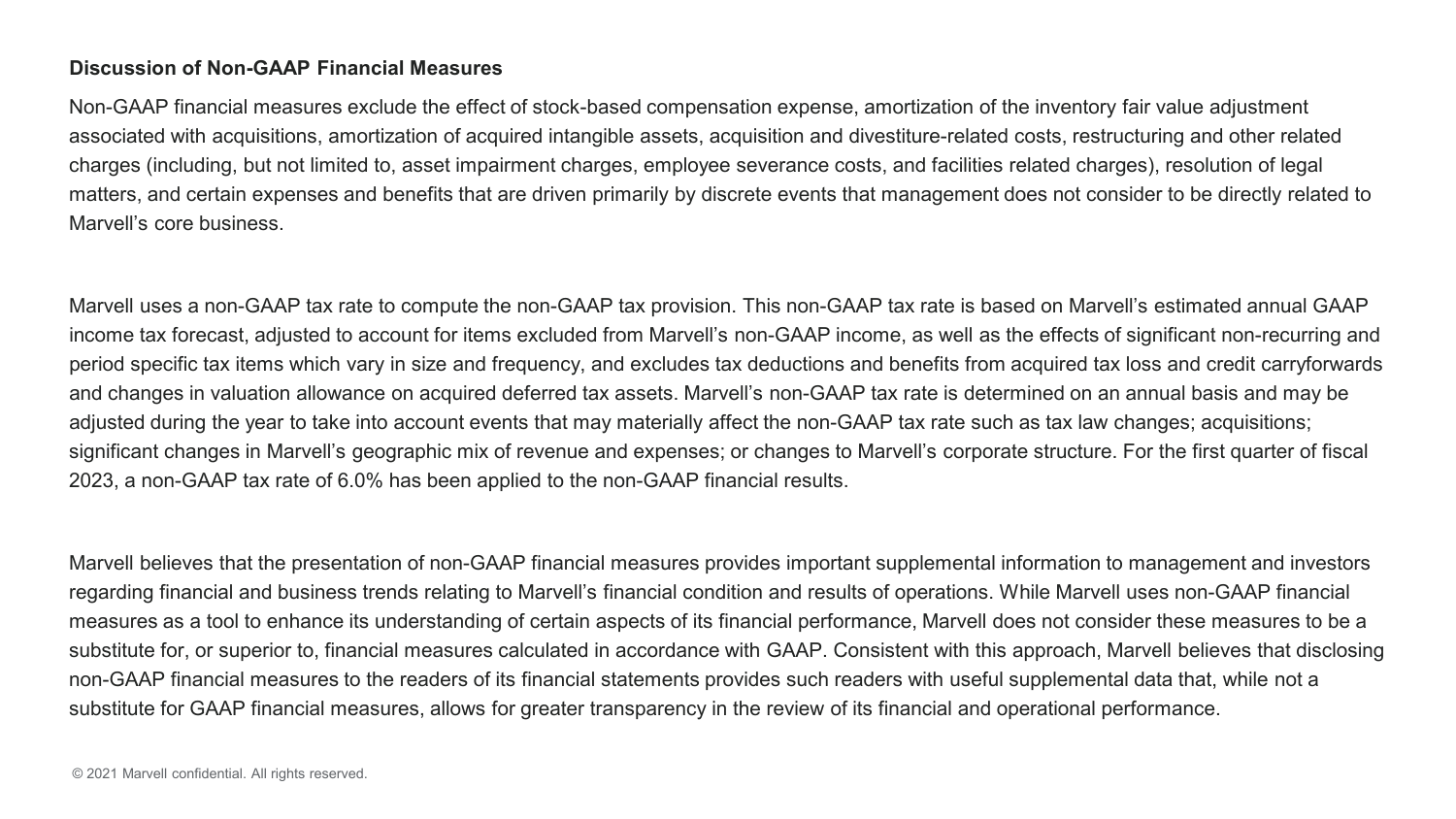#### **Discussion of Non-GAAP Financial Measures (continued)**

Externally, management believes that investors may find Marvell's non-GAAP financial measures useful in their assessment of Marvell's operating performance and the valuation of Marvell. Internally, Marvell's non-GAAP financial measures are used in the following areas:

- Management's evaluation of Marvell's operating performance;
- Management's establishment of internal operating budgets;
- Management's performance comparisons with internal forecasts and targeted business models; and
- Management's determination of the achievement and measurement of certain performance-based equity awards (adjustments may vary from award to award).

Non-GAAP financial measures have limitations in that they do not reflect all of the costs associated with the operations of Marvell's business as determined in accordance with GAAP. As a result, you should not consider these measures in isolation or as a substitute for analysis of Marvell's results as reported under GAAP. The exclusion of the above items from our GAAP financial metrics does not necessarily mean that these costs are unusual or infrequent.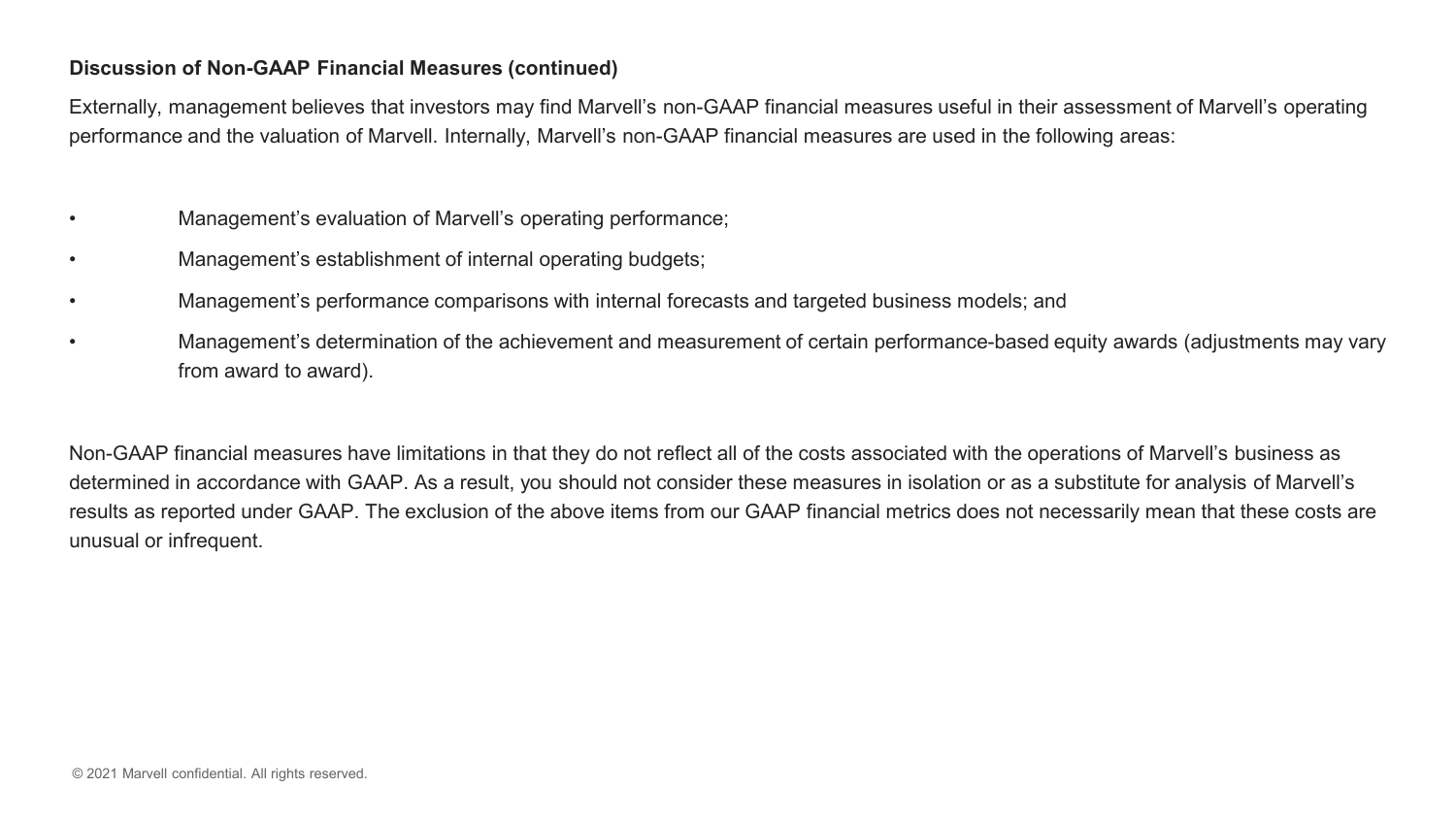### **Marvell Technology, Inc. Unaudited Condensed Consolidated Balance Sheets (In millions)**

|                                             |               | August 1,<br>2020 |                    | October 31,<br>2020      |               | January 30,<br>2021      |               | May 1,<br>2021 |               | <b>July 31,</b><br>2021  |               | October 30,<br>2021      |                          | January 29,<br>2022      |                          | April 30,<br>2022 |
|---------------------------------------------|---------------|-------------------|--------------------|--------------------------|---------------|--------------------------|---------------|----------------|---------------|--------------------------|---------------|--------------------------|--------------------------|--------------------------|--------------------------|-------------------|
| <b>Assets</b>                               |               |                   |                    |                          |               |                          |               |                |               |                          |               |                          |                          |                          |                          |                   |
| Current assets:                             |               |                   |                    |                          |               |                          |               |                |               |                          |               |                          |                          |                          |                          |                   |
| Cash and cash equivalents                   | $\mathbb{S}$  | 831.5             | $\mathbf{s}$       | 832.0 \$                 |               | 748.5                    | <sup>\$</sup> | 522.5          | $\mathbf{s}$  | 559.6 \$                 |               | 523.5                    | $^{\circ}$               | 613.5                    | $\mathbf{s}$             | 465.0             |
| Accounts receivable, net                    |               | 483.5             |                    | 490.3                    |               | 536.7                    |               | 694.4          |               | 785.6                    |               | 978.3                    |                          | 1,048.6                  |                          | 1,191.1           |
| Inventories                                 |               | 262.9             |                    | 268.4                    |               | 268.2                    |               | 538.1          |               | 459.5                    |               | 628.6                    |                          | 720.3                    |                          | 835.5             |
| Prepaid expenses and other current assets   |               | 54.1              |                    | 68.6                     |               | 63.7                     |               | 132.8          |               | 103.8                    |               | 114.4                    |                          | 111.0                    |                          | 107.3             |
| Total current assets                        |               | 1,632.0           |                    | 1,659.3                  |               | 1,617.1                  |               | 1,887.8        |               | 1,908.5                  |               | 2,244.8                  |                          | 2,493.4                  |                          | 2,598.9           |
| Property and equipment, net                 |               | 335.0             |                    | 331.8                    |               | 326.1                    |               | 424.7          |               | 433.1                    |               | 444.0                    |                          | 462.8                    |                          | 502.2             |
| Goodwill                                    |               | 5,337.4           |                    | 5,336.4                  |               | 5,337.0                  |               | 10,965.7       |               | 10,976.4                 |               | 11,446.4                 |                          | 11,511.1                 |                          | 11,539.0          |
| Acquired intangible assets, net             |               | 2,489.8           |                    | 2,380.4                  |               | 2,270.7                  |               | 6,562.1        |               | 6,285.4                  |               | 6,439.1                  |                          | 6,153.4                  |                          | 5,888.1           |
| Deferred tax assets                         |               | 645.6             |                    | 646.8                    |               | 672.4                    |               | 725.6          |               | 517.1                    |               | 529.0                    |                          | 493.5                    |                          | 331.8             |
| Other non-current assets                    |               | 486.5             |                    | 470.1                    |               | 541.6                    |               | 664.0          |               | 718.1                    |               | 915.5                    |                          | 994.4                    |                          | 1,178.7           |
| <b>Total assets</b>                         | $\mathcal{S}$ | 10,926.3          | $\mathbf{\hat{s}}$ | 10,824.8                 | $\mathcal{S}$ | 10,764.9                 | $\mathcal{S}$ | 21,229.9       | $\mathcal{S}$ | 20,838.6                 | $\mathcal{S}$ | 22,018.8                 | $\overline{\mathcal{S}}$ | 22,108.6                 | $\overline{\mathcal{S}}$ | 22,038.7          |
| <b>Liabilities and Stockholders' Equity</b> |               |                   |                    |                          |               |                          |               |                |               |                          |               |                          |                          |                          |                          |                   |
| Current liabilities:                        |               |                   |                    |                          |               |                          |               |                |               |                          |               |                          |                          |                          |                          |                   |
| Accounts payable                            | $\sqrt{\ }$   | $238.5$ \$        |                    | $224.1$ \$               |               | $252.4$ \$               |               | 304.4          | $\mathbb{S}$  | 370.5 \$                 |               | $440.6$ \$               |                          | $461.5$ \$               |                          | 553.1             |
| Accrued liabilities                         |               | 406.8             |                    | 407.0                    |               | 435.6                    |               | 478.2          |               | 519.2                    |               | 521.9                    |                          | 622.6                    |                          | 735.0             |
| Accrued employee compensation               |               | 131.2             |                    | 188.0                    |               | 189.4                    |               | 153.9          |               | 153.3                    |               | 222.8                    |                          | 241.3                    |                          | 191.9             |
| Short-term convertible debt                 |               |                   |                    | $\overline{\phantom{0}}$ |               | $\overline{\phantom{0}}$ |               | 193.3          |               | 0.1                      |               |                          |                          | $\overline{\phantom{0}}$ |                          |                   |
| Short-term debt                             |               | 448.2             |                    | 349.0                    |               | 199.6                    |               | 30.3           |               | 41.3                     |               | 52.2                     |                          | 63.2                     |                          | 74.1              |
| Total current liabilities                   |               | 1,224.7           |                    | 1,168.1                  |               | 1,077.0                  |               | 1,160.1        |               | 1,084.4                  |               | 1,237.5                  |                          | 1,388.6                  |                          | 1,554.1           |
| Long-term convertible debt                  |               |                   |                    |                          |               | $\qquad \qquad -$        |               | 1.1            |               | 0.3                      |               | $\frac{1}{2}$            |                          |                          |                          |                   |
| Long-term debt                              |               | 992.4             |                    | 992.8                    |               | 993.2                    |               | 4,673.7        |               | 4,662.6                  |               | 4,504.3                  |                          | 4,484.8                  |                          | 4,465.3           |
| Other non-current liabilities               |               | 291.7             |                    | 274.3                    |               | 258.9                    |               | 539.6          |               | 350.1                    |               | 590.7                    |                          | 533.1                    |                          | 554.3             |
| <b>Total liabilities</b>                    |               | 2,508.8           |                    | 2,435.2                  |               | 2,329.1                  |               | 6,374.5        |               | 6,097.4                  |               | 6,332.5                  |                          | 6,406.5                  |                          | 6,573.7           |
| Stockholders' equity:                       |               |                   |                    |                          |               |                          |               |                |               |                          |               |                          |                          |                          |                          |                   |
| Common stock                                |               | 1.3               |                    | 1.3                      |               | 1.4                      |               | 1.6            |               | 1.6                      |               | 1.7                      |                          | 1.7                      |                          | 1.7               |
| Additional paid-in-capital                  |               | 6,225.2           |                    | 6,260.9                  |               | 6,331.0                  |               | 12,879.1       |               | 13,090.7                 |               | 14,148.7                 |                          | 14,209.0                 |                          | 14,188.5          |
| Accumulated other comprehensive income      |               | 0.5               |                    |                          |               |                          |               |                |               | $\overline{\phantom{0}}$ |               | $\overline{\phantom{0}}$ |                          |                          |                          |                   |
| Retained earnings                           |               | 2,190.5           |                    | 2,127.4                  |               | 2,103.4                  |               | 1,974.7        |               | 1,648.9                  |               | 1,535.9                  |                          | 1,491.4                  |                          | 1,274.8           |
| Total stockholders' equity                  |               | 8,417.5           |                    | 8,389.6                  |               | 8,435.8                  |               | 14,855.4       |               | 14,741.2                 |               | 15,686.3                 |                          | 15,702.1                 |                          | 15,465.0          |
| Total liabilities and stockholders' equity  | <sup>\$</sup> | 10,926.3          | -S                 | 10,824.8                 | <sup>\$</sup> | 10,764.9                 | <sup>\$</sup> | 21,229.9       | <sup>\$</sup> | 20,838.6                 | <sup>S</sup>  | 22,018.8                 | $\mathbb{S}$             | 22,108.6                 | <sup>\$</sup>            | 22,038.7          |
| GAAP inventory turns                        |               | 5.6               |                    | 5.5                      |               | 5.6                      |               | 3.1            |               | 6.1                      |               | 4.0                      |                          | 3.6                      |                          | 3.3               |
| GAAP days in inventory                      |               | 65                |                    | 66                       |               | 65                       |               | 117            |               | 60                       |               | 91                       |                          | 101                      |                          | 110               |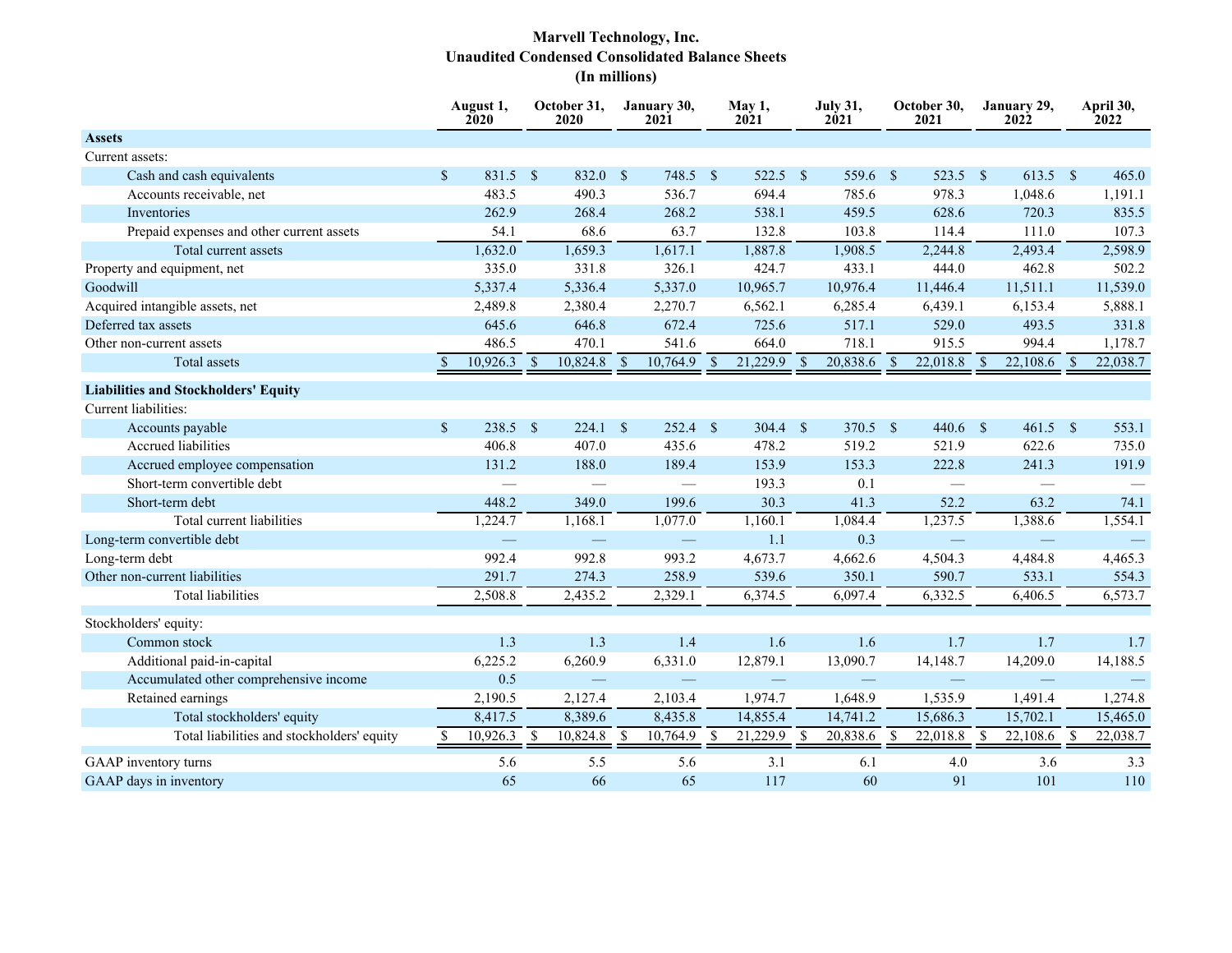# **Marvell Technology, Inc. Unaudited Condensed Consolidated Statements of Operations**

### **(In millions, except per share amounts)**

|                                                                                                                                                                                          |                    | August 1,<br>2020 |                    | October 31,<br>2020               |            | January 30,<br>2021               | May 1,<br>2021    |                    | <b>July 31,</b><br>2021         | October 30,<br>2021 | January 29,<br>2022 |              | April 30,<br>2022 |
|------------------------------------------------------------------------------------------------------------------------------------------------------------------------------------------|--------------------|-------------------|--------------------|-----------------------------------|------------|-----------------------------------|-------------------|--------------------|---------------------------------|---------------------|---------------------|--------------|-------------------|
| Net revenue                                                                                                                                                                              | $\mathbb{S}$       | 727.3             | <sup>\$</sup>      | $750.2$ \$                        |            | 797.8 \$                          | 832.3             | $\mathbf{\hat{s}}$ | $1,075.9$ \$                    | $1,211.2$ \$        | 1,343.0             | $\mathbb{S}$ | 1,446.9           |
| Cost of goods sold                                                                                                                                                                       |                    | 368.0             |                    | 369.1                             |            | 376.7                             | 414.1             |                    | 704.1                           | 623.4               | 656.6               |              | 696.0             |
| Gross profit                                                                                                                                                                             |                    | 359.3             |                    | 381.1                             |            | 421.1                             | 418.2             |                    | 371.8                           | 587.8               | 686.4               |              | 750.9             |
| Operating expenses:                                                                                                                                                                      |                    |                   |                    |                                   |            |                                   |                   |                    |                                 |                     |                     |              |                   |
| Research and development                                                                                                                                                                 |                    | 277.2             |                    | 255.7                             |            | 260.3                             | 286.1             |                    | 367.0                           | 371.9               | 399.2               |              | 444.1             |
| Selling, general and administrative                                                                                                                                                      |                    | 112.8             |                    | 115.5                             |            | 116.9                             | 201.5             |                    | 259.2                           | 243.4               | 251.2               |              | 235.7             |
| Legal settlement                                                                                                                                                                         |                    |                   |                    | $\hspace{0.1mm}-\hspace{0.1mm}$   |            | 36.0                              | $\qquad \qquad -$ |                    | $\hspace{0.1mm}-\hspace{0.1mm}$ |                     | $\qquad \qquad -$   |              |                   |
| Restructuring related charges                                                                                                                                                            |                    | 120.6             |                    | 19.3                              |            | 9.6                               | 12.9              |                    | 12.3                            | 5.9                 | 1.3                 |              | 1.3               |
| Total operating expenses                                                                                                                                                                 |                    | 510.6             |                    | 390.5                             |            | 422.8                             | 500.5             |                    | 638.5                           | 621.2               | 651.7               |              | 681.1             |
| Operating income (loss)                                                                                                                                                                  |                    | (151.3)           |                    | (9.4)                             |            | (1.7)                             | (82.3)            |                    | (266.7)                         | (33.4)              | 34.7                |              | 69.8              |
| Interest income                                                                                                                                                                          |                    | 0.6               |                    | 0.6                               |            | 0.4                               | 0.2               |                    | 0.2                             | 0.2                 | 0.2                 |              | 0.5               |
| Interest expense                                                                                                                                                                         |                    | (15.6)            |                    | (16.1)                            |            | (20.8)                            | (35.1)            |                    | (33.8)                          | (35.4)              | (35.0)              |              | (36.3)            |
| Other income (loss), net                                                                                                                                                                 |                    | (0.5)             |                    | 0.3                               |            | (0.7)                             | 1.2               |                    | (1.7)                           | 1.0                 | 2.2                 |              | 5.2               |
| Interest and other income (loss), net                                                                                                                                                    |                    | (15.5)            |                    | (15.2)                            |            | (21.1)                            | (33.7)            |                    | (35.3)                          | (34.2)              | (32.6)              |              | (30.6)            |
| Income (loss) before income taxes                                                                                                                                                        |                    | (166.8)           |                    | (24.6)                            |            | (22.8)                            | (116.0)           |                    | (302.0)                         | (67.6)              | 2.1                 |              | 39.2              |
| Provision (benefit) for income taxes                                                                                                                                                     |                    | (8.9)             |                    | (1.6)                             |            | (39.4)                            | (27.8)            |                    | (25.6)                          | (5.0)               | (4.1)               |              | 204.9             |
| Net income (loss)                                                                                                                                                                        | $\mathbb{S}$       | $(157.9)$ \$      |                    | $(23.0)$ \$                       |            | $16.6$ \$                         | $(88.2)$ \$       |                    | $(276.4)$ \$                    | $(62.6)$ \$         | $6.2 \quad$         |              | (165.7)           |
| Net income (loss) per share - basic                                                                                                                                                      | $\mathsf{\$}$      | $(0.24)$ \$       |                    | $(0.03)$ \$                       |            | $0.02 \quad$ \$                   | $(0.13)$ \$       |                    | $(0.34)$ \$                     | $(0.08)$ \$         | $0.01 \, \text{S}$  |              | (0.20)            |
| Net income (loss) per share - diluted                                                                                                                                                    | $\mathbb{S}$       | $(0.24)$ \$       |                    | $(0.03)$ \$                       |            | $0.02$ \$                         | $(0.13)$ \$       |                    | $(0.34)$ \$                     | $(0.08)$ \$         | $0.01 \,$ \$        |              | (0.20)            |
| Weighted average shares - basic                                                                                                                                                          |                    | 667.6             |                    | 670.5                             |            | 673.5                             | 693.4             |                    | 821.1                           | 828.6               | 844.4               |              | 848.0             |
| Weighted average shares - diluted                                                                                                                                                        |                    | 667.6             |                    | 670.5                             |            | 688.0                             | 693.4             |                    | 821.1                           | 828.6               | 862.1               |              | 848.0             |
| The following table presents details of total share-based compensation expense included in each functional line item in the unaudited condensed consolidated statements of income above: |                    |                   |                    |                                   |            |                                   |                   |                    |                                 |                     |                     |              |                   |
| Cost of goods sold                                                                                                                                                                       | $\mathbf{\hat{S}}$ | 4.1               | $\mathbf{\hat{s}}$ | 4.4                               | $^{\circ}$ | $4.3 \quad$                       | 9.8 <sup>°</sup>  |                    | 2.7 S                           | $9.4 \quad$         | 9.2 <sup>°</sup>    |              | 12.4              |
| Research and development                                                                                                                                                                 |                    | 39.7              |                    | 36.9                              |            | 36.5                              | 38.4              |                    | 70.6                            | 75.5                | 88.7                |              | 86.5              |
| Selling, general and administrative                                                                                                                                                      |                    | 18.8              |                    | 18.5                              |            | 18.7                              | 61.4              |                    | 40.8                            | 34.2                | 36.9                |              | 32.2              |
| Total stock-based compensation                                                                                                                                                           | $\mathbf S$        | 62.6              | $\mathbb{S}$       | $\overline{59.8}$ $\overline{\$}$ |            | $\overline{59.5}$ $\overline{\$}$ | $109.6$ \$        |                    | $\overline{114.1}$ \$           | 119.1 S             | 134.8               | $\mathbb{S}$ | 131.1             |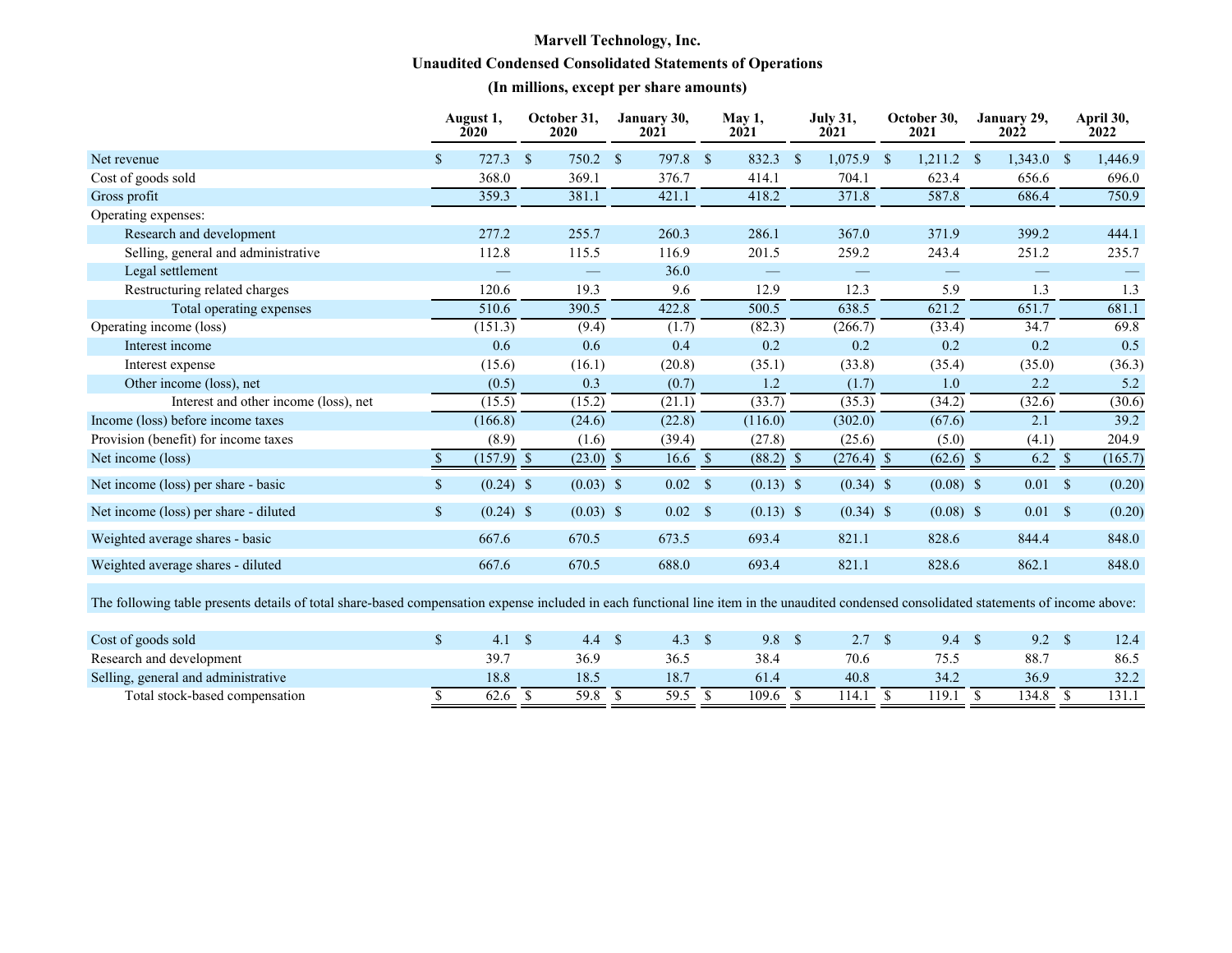# **Marvell Technology, Inc. Unaudited Condensed Consolidated Statements of Cash Flows**

**(In millions)**

|                                                                                 | August 1,<br>2020        | October 31,<br>2020             | January 30,<br>2021      | May 1,<br>2021           | <b>July 31,</b><br>2021 | October 30,<br>2021 | January 29,<br>2022 | April 30,<br>2022 |
|---------------------------------------------------------------------------------|--------------------------|---------------------------------|--------------------------|--------------------------|-------------------------|---------------------|---------------------|-------------------|
| Cash flows from operating activities:                                           |                          |                                 |                          |                          |                         |                     |                     |                   |
| Net income (loss)                                                               | \$<br>$(157.9)$ \$       | $(23.0)$ \$                     | $16.6$ \$                | $(88.2)$ \$              | $(276.4)$ \$            | $(62.6)$ \$         | 6.2                 | -S<br>(165.7)     |
| Adjustments to reconcile net income (loss) to net cash                          |                          |                                 |                          |                          |                         |                     |                     |                   |
| provided by (used in) operating activities:                                     |                          |                                 |                          |                          |                         |                     |                     |                   |
| Depreciation and amortization                                                   | 51.6                     | 47.8                            | 48.0                     | 51.8                     | 66.2                    | 71.6                | 76.3                | 75.7              |
| Stock-based compensation                                                        | 62.6                     | 59.7                            | 59.5                     | 92.7                     | 114.1                   | 119.1               | 134.8               | 131.1             |
| Amortization of acquired intangible assets                                      | 111.6                    | 109.4                           | 109.7                    | 128.6                    | 276.7                   | 279.3               | 294.8               | 272.5             |
| Amortization of inventory fair value adjustment<br>associated with acquisitions |                          |                                 |                          | 13.7                     | 155.9                   | 21.5                | 3.2                 | 9.3               |
| Amortization of deferred debt issuance costs and debt<br>discounts              | 0.9                      | 1.4                             | 6.8                      | 12.6                     | 2.7                     | 3.8                 | 2.5                 |                   |
| Restructuring related impairment charges                                        | 114.7                    | 6.0                             | 7.3                      | 2.4                      | 1.8                     | 1.0                 | 1.0                 |                   |
| Deferred income taxes                                                           | (2.8)                    | 0.9                             | (39.9)                   | (22.6)                   | (29.0)                  | (16.0)              | (26.3)              | 165.0             |
| Other expense, net                                                              | 5.4                      | 6.5                             | 5.5                      | 16.4                     | 30.2                    | 13.5                | 8.9                 | 6.7               |
| Changes in assets and liabilities, net of acquisitions:                         |                          |                                 |                          |                          |                         |                     |                     |                   |
| Accounts receivable                                                             | (14.8)                   | (6.7)                           | (46.4)                   | (58.0)                   | (91.2)                  | (192.2)             | (67.6)              | (139.5)           |
| Inventories                                                                     | $\overline{\phantom{0}}$ | (6.0)                           | 0.1                      | (13.2)                   | (69.0)                  | (118.4)             | (91.3)              | (125.8)           |
| Prepaid expenses and other assets                                               | 3.7                      | (5.7)                           | (32.9)                   | 4.4                      | (50.6)                  | (19.1)              | (96.5)              | (142.9)           |
| Accounts payable                                                                | 33.2                     | 5.1                             | 4.9                      | (51.6)                   | 52.2                    | 93.2                | (0.6)               | 61.4              |
| Accrued liabilities and other non-current liabilities                           | 10.6                     | 5.4                             | 17.8                     | (47.0)                   | 39.1                    | 0.7                 | 84.2                | 97.0              |
| Accrued employee compensation                                                   | 7.0                      | 56.7                            | 1.4                      | (55.7)                   | (0.6)                   | 69.3                | 16.6                | (50.0)            |
| Net cash provided by (used in) operating activities                             | 225.8                    | 257.5                           | 158.4                    | (13.7)                   | 222.1                   | 264.7               | 346.2               | 194.8             |
| Cash flows from investing activities:                                           |                          |                                 |                          |                          |                         |                     |                     |                   |
| Purchases of technology licenses                                                | (3.1)                    | (1.7)                           | (4.2)                    | (3.4)                    | (3.2)                   | (2.7)               | (8.4)               | (1.6)             |
| Purchases of property and equipment                                             | (17.5)                   | (35.4)                          | (18.6)                   | (21.4)                   | (32.2)                  | (76.8)              | (38.8)              | (36.9)            |
| Acquisitions, net of cash acquired                                              |                          |                                 | $\overline{\phantom{0}}$ | (3,600.2)                |                         |                     |                     | (44.0)            |
| Net proceeds from sale of equipment held for sale                               | --                       | $\hspace{0.1mm}-\hspace{0.1mm}$ |                          | $\overline{\phantom{m}}$ |                         | 60.4                | (15.2)              |                   |
| Other, net                                                                      |                          | (0.5)                           | (0.3)                    | 0.4                      | (2.9)                   | (0.1)               | (0.6)               | 0.1               |
| Net cash provided by (used in) investing activities                             | (20.6)                   | (37.6)                          | (23.1)                   | (3,624.6)                | (38.3)                  | (19.2)              | (63.0)              | (82.4)            |
| <b>Cash flows from financing activities:</b>                                    |                          |                                 |                          |                          |                         |                     |                     |                   |
| Repurchases of common stock                                                     |                          |                                 |                          |                          |                         |                     |                     | (15.0)            |
| Proceeds from employee stock plans                                              | 42.8                     | 2.3                             | 36.1                     | 0.5                      | 39.8                    | 2.5                 | 41.7                | 2.5               |
| Tax withholding paid on behalf of employees for net<br>share settlement         | (25.2)                   | (25.9)                          | (25.5)                   | (73.2)                   | (43.0)                  | (52.9)              | (136.7)             | (137.6)           |
| Dividend payments to stockholders                                               | (40.1)                   | (40.2)                          | (40.5)                   | (40.6)                   | (49.3)                  | (50.4)              | (50.7)              | (50.9)            |
| Payments on technology license obligations                                      | (18.7)                   | (34.3)                          | (23.2)                   | (44.1)                   | (23.2)                  | (30.6)              | (36.6)              | (49.0)            |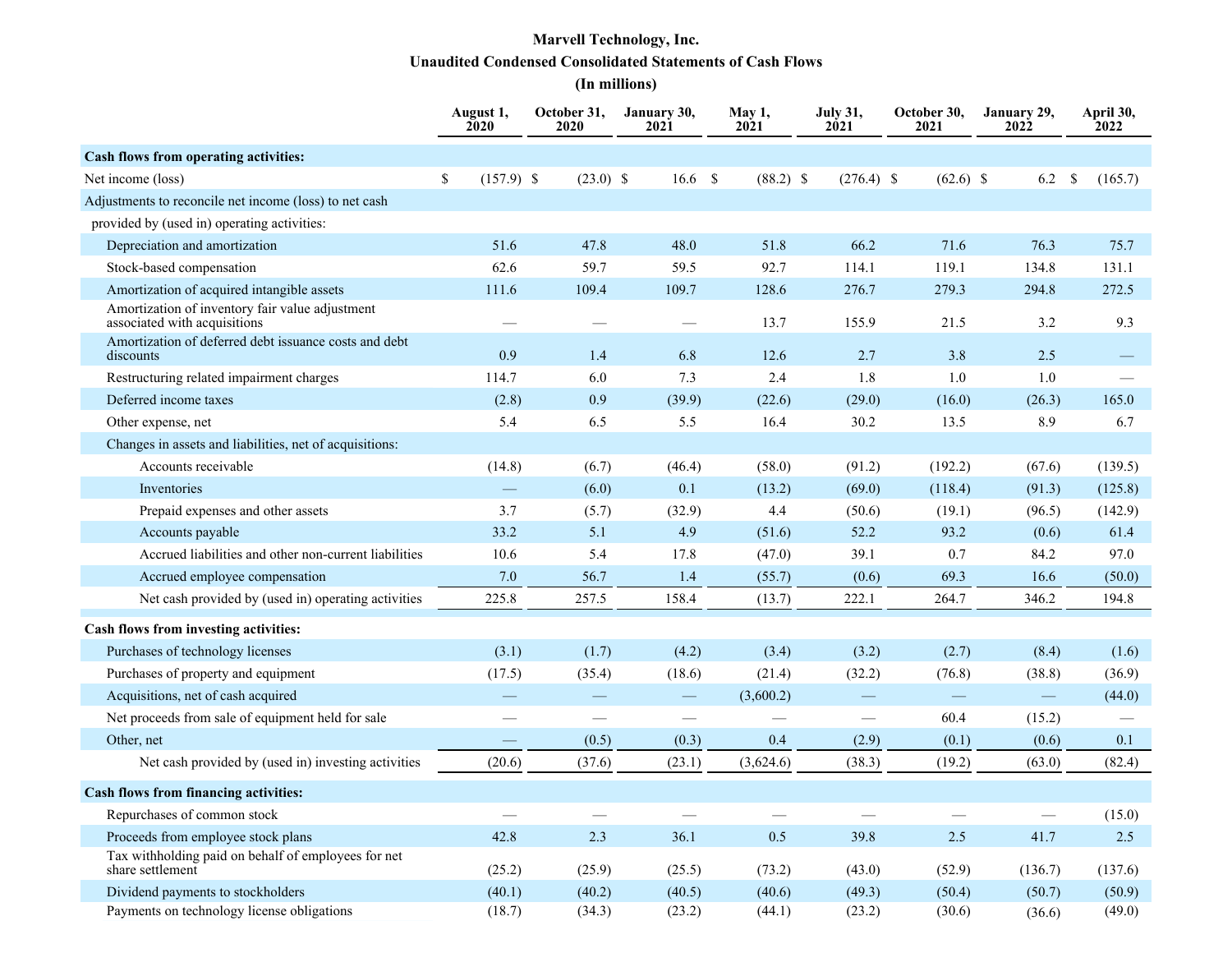## **Marvell Technology, Inc. Unaudited Condensed Consolidated Statements of Cash Flows (In millions)**

|                                                                | August 1,<br><b>2020</b> | October 31.<br><b>2020</b> | January 30,<br>2021             | May 1,<br>2021 | <b>July 31,</b><br>2021 | October 30,<br>2021 | January 29,<br>2022 | April 30,<br>2022 |
|----------------------------------------------------------------|--------------------------|----------------------------|---------------------------------|----------------|-------------------------|---------------------|---------------------|-------------------|
| Proceeds from issuance of debt                                 |                          |                            | $\hspace{0.1mm}-\hspace{0.1mm}$ | 3,731.1        | 75.0                    |                     | 90.0                |                   |
| Principal payments of debt                                     |                          | (100.0)                    | (150.0)                         | (200.0)        | (75.0)                  | (150.9)             | (100.9)             | (10.9)            |
| Payment for repurchases and settlement of convertible<br>notes |                          |                            |                                 | (71.1)         | (109.8)                 | (0.3)               |                     |                   |
| Proceeds from capped calls                                     |                          |                            |                                 | 111.2          | 49.1                    |                     |                     |                   |
| Payment of equity and debt financing costs                     |                          | (22.3)                     | (15.7)                          | (1.5)          | (10.3)                  |                     | __                  |                   |
| Other, net                                                     |                          | 1.0                        |                                 |                |                         | 1.0                 | __                  |                   |
| Net cash provided by (used in) financing activities            | (41.2)                   | (219.4)                    | (218.8)                         | 3,412.3        | (146.7)                 | (281.6)             | (193.2)             | (260.9)           |
| Net increase (decrease) in cash and cash equivalents           | 164.0                    | 0.5                        | (83.5)                          | (226.0)        | 37.1                    | (36.1)              | 90.0                | (148.5)           |
| Cash and cash equivalents at beginning of period               | 667.5                    | 831.5                      | 832.0                           | 748.5          | 522.5                   | 559.6               | 523.5               | 613.5             |
| Cash and cash equivalents at end of period                     | 831.5                    | 832.0                      | 748.5                           | 522.5          | 559.6                   | 523.5               | 613.5               | 465.0             |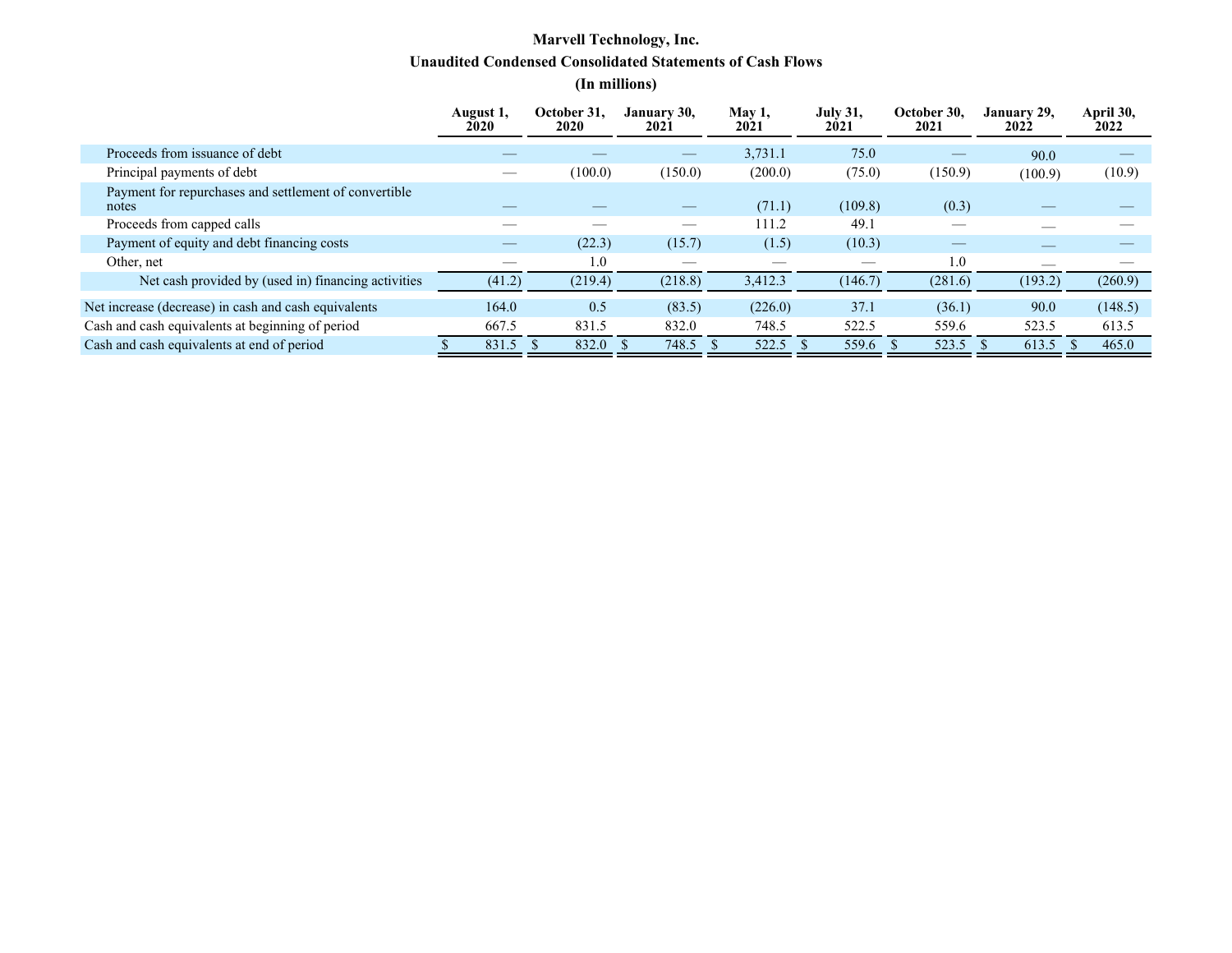## **Marvell Technology, Inc. Unaudited Reconciliations from GAAP to Non-GAAP (In millions)**

|                                                                     | August 1,<br>2020  | October 31,<br>2020    | January 30,<br>2021   | May 1,<br>2021        | <b>July 31,</b><br>2021 | October 30,<br>2021   | January 29,<br>2022     | April 30,<br>2022 |
|---------------------------------------------------------------------|--------------------|------------------------|-----------------------|-----------------------|-------------------------|-----------------------|-------------------------|-------------------|
| GAAP Net income (loss)                                              | $(157.9)$ \$<br>\$ | $(23.0)$ \$            | 16.6 <sup>°</sup>     | $(88.2)$ \$           | $(276.4)$ \$            | $(62.6)$ \$           | 6.2                     | (165.7)<br>-S     |
| (1) Cost of goods sold                                              |                    |                        |                       |                       |                         |                       |                         |                   |
| Stock-based compensation                                            | 4.1                | 4.4                    | 4.3                   | 9.8                   | 2.7                     | 9.4                   | 9.2                     | 12.4              |
| Amortization of acquired intangible assets                          | 85.2               | 83.1                   | 83.3                  | 93.8                  | 167.3                   | 169.7                 | 178.7                   | 174.4             |
| Other costs of goods sold                                           | 11.6               | 4.3                    | 0.8                   | 13.7                  | 155.8                   | 21.5                  | 2.5                     | 9.3               |
| (2) Research and development                                        |                    |                        |                       |                       |                         |                       |                         |                   |
| Stock-based compensation                                            | 39.7               | 36.9                   | 36.5                  | 38.4                  | 70.6                    | 75.5                  | 88.7                    | 86.5              |
| Other operating expenses                                            | 0.8                | 0.4                    | 0.7                   | 2.9                   | 2.5                     | 0.4                   | 0.6                     | 0.8               |
| (3) Selling, general and administrative                             |                    |                        |                       |                       |                         |                       |                         |                   |
| Stock-based compensation                                            | 18.8               | 18.5                   | 18.7                  | 61.4                  | 40.8                    | 34.2                  | 36.9                    | 32.2              |
| Amortization of acquired intangible assets                          | 26.4               | 26.4                   | 26.4                  | 34.8                  | 109.4                   | 109.6                 | 116.1                   | 98.1              |
| Other operating expenses                                            | 7.2                | 9.0                    | 11.7                  | 43.8                  | 36.5                    | 25.0                  | 18.3                    | 26.9              |
| (4) Restructuring and other exit related costs in Operating Expense | 120.6              | 19.3                   | 9.6                   | 12.9                  | 12.3                    | 5.9                   | 1.3                     | 1.3               |
| (5) Legal settlement and related charges in Operating Expense       |                    |                        | 36.0                  |                       |                         |                       |                         |                   |
| (6) Interest and other (income) loss, net                           |                    |                        |                       |                       |                         |                       |                         |                   |
| Debt issuance related costs and other                               |                    | (0.5)                  | 6.0                   | 16.9                  | 3.0                     | (0.1)                 | (3.1)                   | (4.1)             |
| (7) Provision for income taxes:                                     |                    |                        |                       |                       |                         |                       |                         |                   |
| Tax-related adjustments                                             | (16.2)             | (10.5)                 | (49.9)                | (38.4)                | (40.5)                  | (24.2)                | (26.7)                  | 176.3             |
| <b>Non-GAAP Net income</b>                                          | 140.3              | 168.3<br>$\mathbf{\$}$ | 200.7<br>$\mathbf{s}$ | 201.8<br>$\mathbf{s}$ | 284.0<br>$\mathbf{\$}$  | 364.3<br>$\mathbf{s}$ | 428.7 \$<br>$\mathbf s$ | 448.4             |
| <b>Non-GAAP Operating income</b>                                    | 163.1              | 192.9<br>$\mathbf{s}$  | 226.3<br>$\mathbf{s}$ | 229.2<br>$\mathbf{s}$ | 331.2<br>$\mathbf{s}$   | 417.8<br>$\mathbf{s}$ | 487.0<br>$\mathbf{s}$   | 511.7<br>-S       |

Marvell believes that the presentation of non-GAAP financial measures provides important supplemental information to management and investors regarding financial and business trends relating to its financial condition and results of operations. Marvell uses non-GAAP financial measures as a tool to enhance its understanding of certain aspects of its financial performance, Marvell does not consider these measures to be a substitute for, or superior to, the information provided by GAAP financial measures. Consistent with this approach, Marvell believes that disclosing non-GAAP financial measures to the readers of its financial statements provides such readers with useful supplemental data that, while not a substitute for GAAP financial measures, allows for greater transparency in the review of its financial and operational performance. Marvell has chosen to provide this information to investors to enable them to perform comparisons of operating results in a manner similar to how Marvell analyzes its operating results internally. Management also believes that these non-GAAP financial measures may be used to facilitate comparisons of Marvell's results with that of other companies in its industry.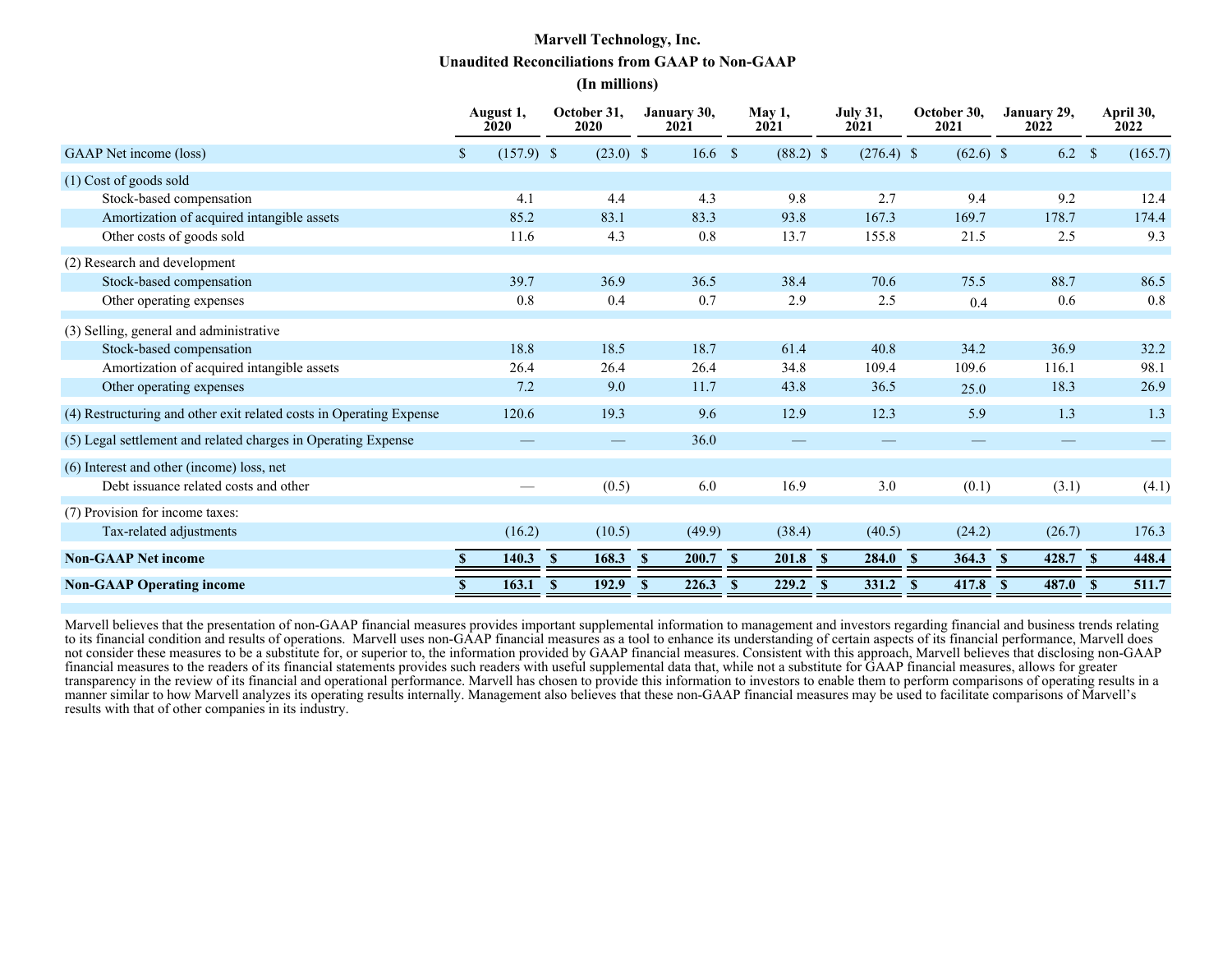#### **Marvell Technology, Inc. Quarterly Revenue Trend By End Market (In millions)**

|                          | O <sub>2</sub> 2021 |              | O3 2021      |  | O <sub>4</sub> 2021 |  | O1 2022      |  | O <sub>2</sub> 2022 |  | O3 2022      | <b>O4 2022</b> |         | O1 2023 |              |
|--------------------------|---------------------|--------------|--------------|--|---------------------|--|--------------|--|---------------------|--|--------------|----------------|---------|---------|--------------|
|                          |                     | Aug 01, 2020 | Oct 31, 2020 |  | Jan 30, 2021        |  | May 01, 2021 |  | Jul 31, 2021        |  | Oct 30, 2021 | Jan 29, 2022   |         |         | Apr 30, 2022 |
| Data center              |                     | 266.9        | 239.2        |  | 269.2               |  | 277.1        |  | 433.7               |  | 499.8        |                | 574.1   |         | 640.5        |
| Carrier infrastructure   |                     | 142.4        | 168.6        |  | 166.2               |  | 167.6        |  | 196.7               |  | 215.1        |                | 241.0   |         | 252.0        |
| Enterprise networking    |                     | 158.1        | 158.9        |  | 160.7               |  | 174.8        |  | 222.7               |  | 247.2        |                | 263.0   |         | 286.6        |
| Consumer                 |                     | 134.4        | 152.3        |  | 167.7               |  | 166.7        |  | 165.4               |  | 182.5        |                | 185.4   |         | 178.5        |
| Automotive/industrial    |                     | 25.5         | 31.2         |  | 34.0                |  | 46.1         |  | 57.4                |  | 66.6         |                | 79.5    |         | 89.3         |
| <b>Total Net Revenue</b> |                     | 727.3        | 750.2        |  | 797.8               |  | 832.3        |  | 1,075.9             |  | 1,211.2      |                | 1,343.0 |         | 1,446.9      |

|                          | O <sub>2</sub> 2021 | O3 2021      | O <sub>4</sub> 2021 | O1 2022      | O <sub>2</sub> 2022 | O3 2022      | O <sub>4</sub> 2022 | O1 2023      |
|--------------------------|---------------------|--------------|---------------------|--------------|---------------------|--------------|---------------------|--------------|
| % of Total               | Aug 01, 2020        | Oct 31, 2020 | Jan 30, 2021        | May 01, 2021 | Jul 31, 2021        | Oct 30, 2021 | Jan 29, 2022        | Apr 30, 2022 |
| Data center              | 37%                 | 32%          | 34%                 | 33 %         | 40%                 | 41%          | $43\%$              | 44 %         |
| Carrier infrastructure   | 20%                 | 23 %         | 21%                 | 20%          | 18%                 | 18%          | 18%                 | $18\%$       |
| Enterprise networking    | 22%                 | 21%          | 20%                 | 21%          | 21%                 | 20%          | 19%                 | 20%          |
| Consumer                 | 18%                 | 20%          | 21%                 | 20%          | $16\%$              | 15%          | 14%                 | 12%          |
| Automotive/industrial    | $3\%$               | 4%           | $4\%$               | 6%           | $5\%$               | $6\%$        | $6\%$               | $6\%$        |
| <b>Total Net Revenue</b> | 100%                | 100%         | 100%                | 100%         | 100%                | 100%         | 100%                | 100%         |